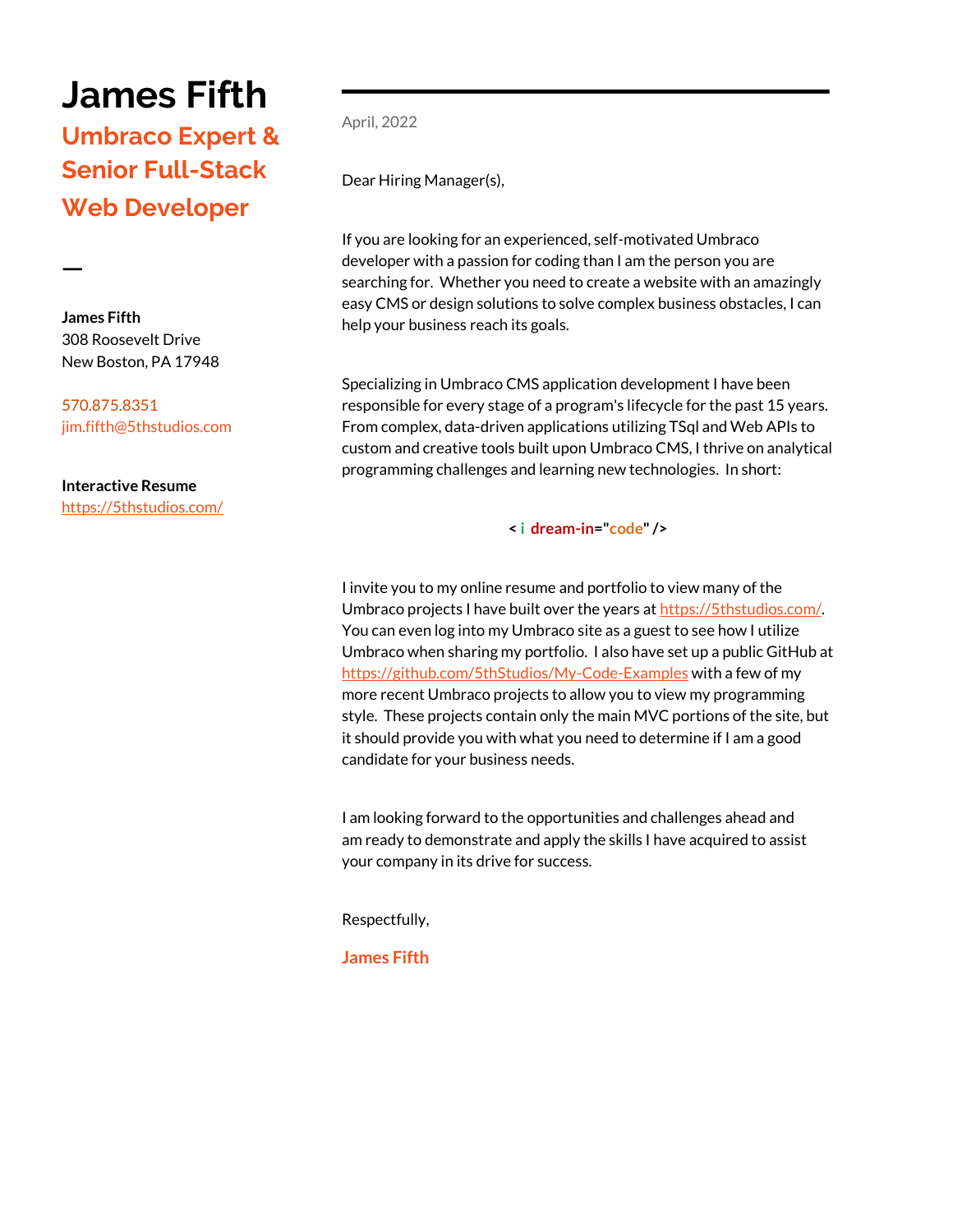#### **James Fifth Umbraco Expert & Senior Full-Stack Web Developer** 308 Roosevelt Drive New Boston, PA 17948 **Interactive Resume** <https://5thstudios.com/> 570.875.8351 jim.fifth@5thstudios.com **Application Patterns Languages Skills Library Knowledge Tools of the Trade** ● Web Service APIs ● N-Tier Web Architecture ● MVC Web Forms ● .Net Core (some) ● C# / VB.Net ● HTML5 / CSS3 **Javascript** ● TSql Zurb Foundation 6 ● JQuery ● JSON/XML ● SOAP / Ajax Stripe.Net ● Greensock **Bootstrap** ● Umbraco CMS [4-9] ● Visual Studios ● MsSQL Server ● GitHub ● Adobe Photoshop ● Adobe Illustrator ● Gimp

- Figma
- **Trello**
- IIS
- Google Analytics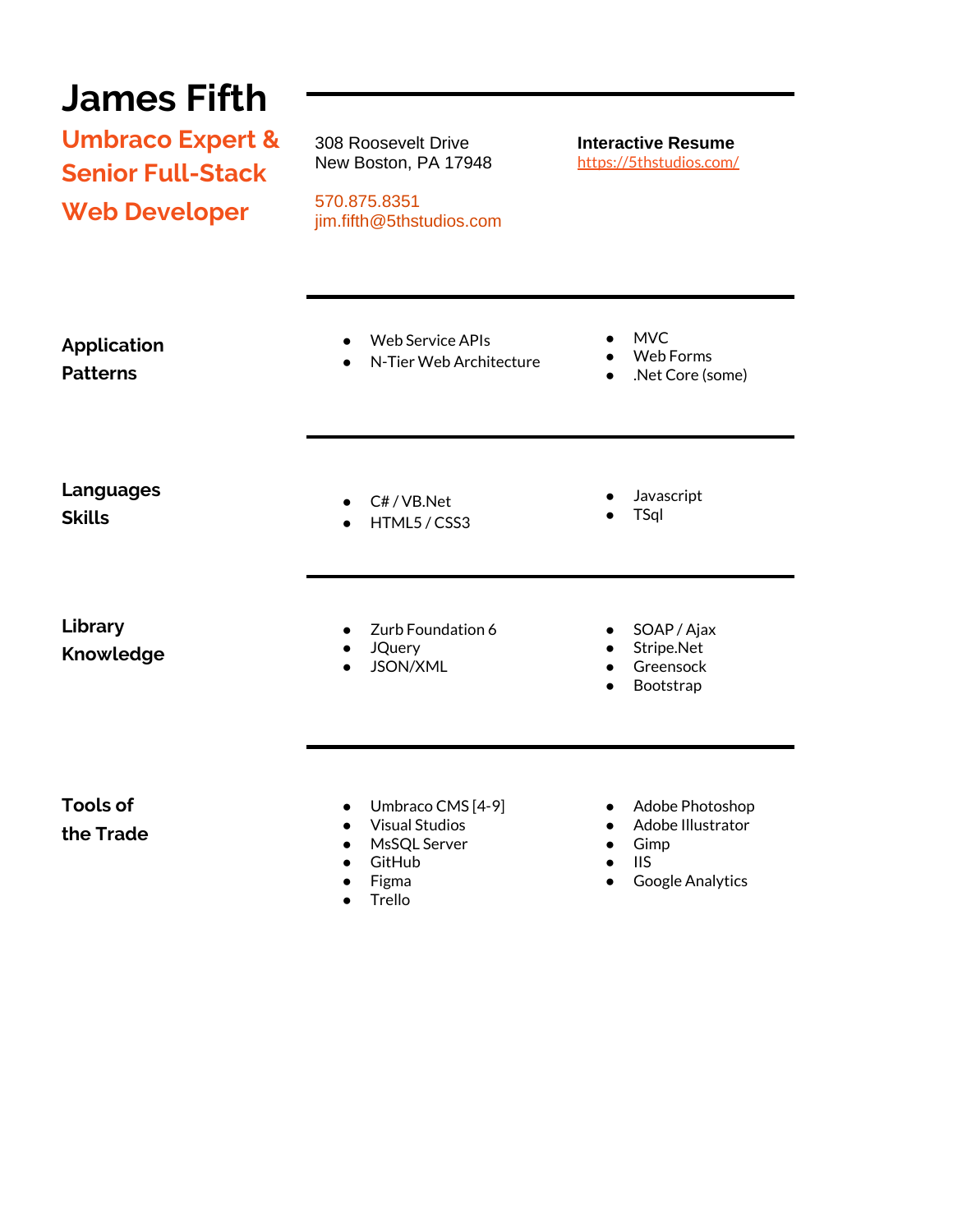## **Projects &**

### **Achievements**

*\*The following is some of my more prominent projects I have worked on. There are many more Umbraco projects which are unlisted simply because I was hired to maintain and update them as needed.*

#### **Erwinaze**

This site is part 2 of a series of pharmaceutical websites that I had built upon the Umbraco platform throughout the previous year. Currently under FDA review, this site is built using Umbraco 8 and Zurb Foundation 6.

#### **Clinigen**

ㅡ

Also currently under FDA review, this site is built upon Umbraco 8. This site is part 1 of a series of pharmaceutical websites that was built upon the Umbraco platform throughout this past year.

ㅡ

#### **[NAHUvision](https://videos.nahu.org/)**

The newest addition to the NAHU Umbraco website family, this project was extremely exciting to build. Although intentionally not visually exciting (since this is only used internally by the clients), this site is designed to provide their internal users with a library of all company videos stored on Vimeo. Videos are organized by categories allowing for easy filtering and allows management to designate if a video is public or private, thus requiring users to login before viewing. Once a video has been completed, management can download a full list of all members and the videos they had fully watched.

ㅡ

#### **[Abramson Senior Care](https://abramsonseniorcare.org/)**

One of the more challenging sites I have developed, this site is a fully updated redesign built upon the original cms. With the requirement that I do not upgrade Umbraco, I had to implement a fully modernized and responsive design with minimum updates to Umbraco.

ㅡ

#### **[Chamber Pension](https://chamberpension.ky/)**

This site was a more straight-forward redesign. Upgrading Umbraco to the latest version of Umbraco 7, I implemented the latest in web technologies to ensure the new design was fully responsive and would remain up to date for years to come.

ㅡ

ㅡ

#### **[5thStudios.com](https://5thstudios.com/)**

This is my personal freelance website. Here you can view my portfolio and do research on my skillsets. You can even take a tour of my Umbraco 9 cms to see how the front and back-ends interconnect.

### **MyWindowOfOpportunity.com**

A completely re-engineered crowdfunding platform built upon Umbraco and utilizing Stripe.Net for ecommerce transactions. Users can create new projects utilizing teams and multiple phases. Unfortunately, after completion this project was shelved due to unforeseen personal issues with the owner.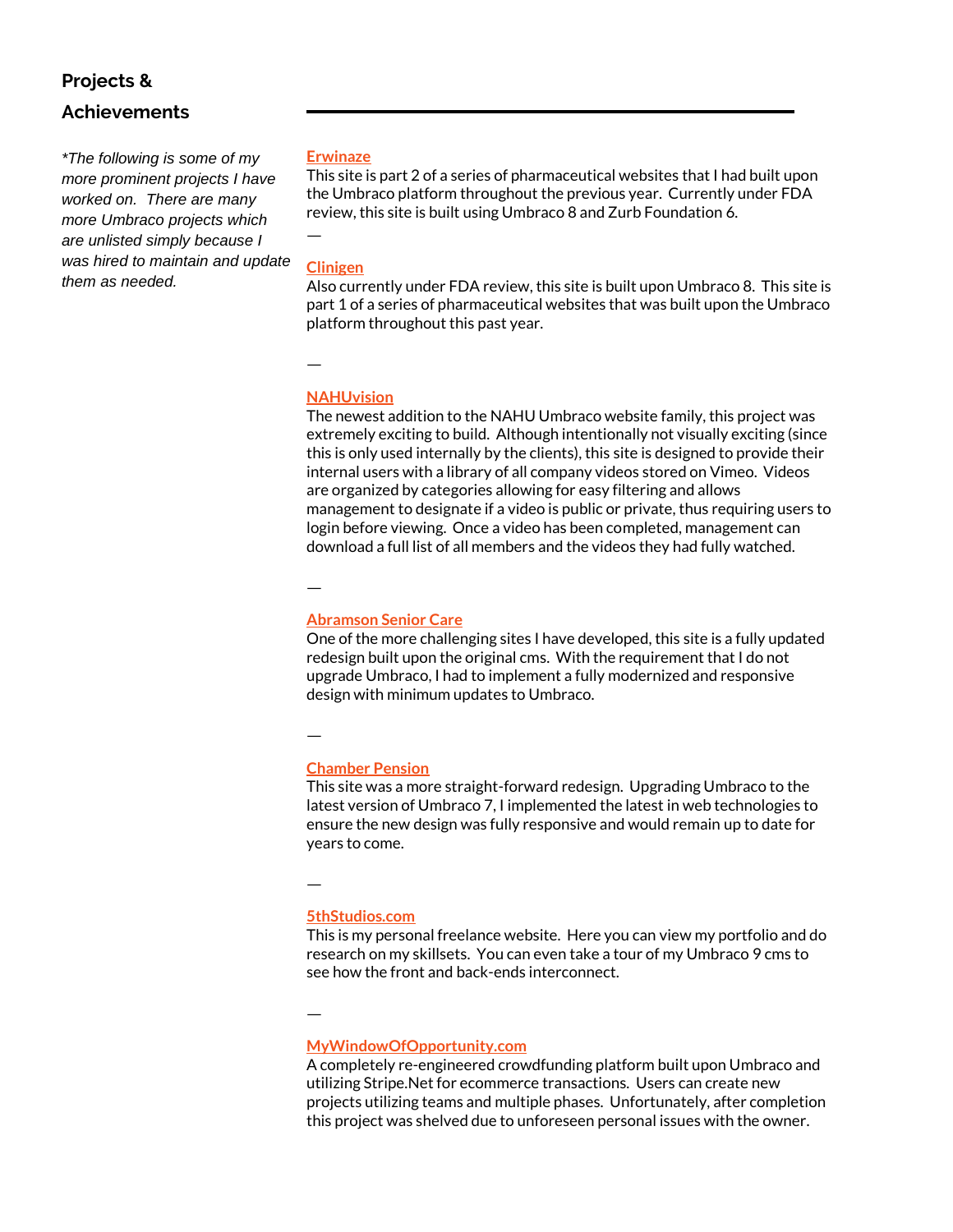#### **[ThinkAnderson.com](http://thinkanderson.com/)**

The newest website for The Anderson Group, this site utilized all cutting-edge technologies that I have learned. Based upon an N-Tier MVC/.Net hybrid concept, this site has pushed all my skills to bring about a state-of-the-art website using the newest .Net and Umbraco technologies and incorporating background videos and Zurb Foundation 6 (which utilizes an XY-grid and a Flex display concept.)

ㅡ

ㅡ

#### **[NAHU.org](https://nahu.org/)**

An N-tier MVC/.NET hybrid website utilizing Umbraco, web services, and ajax to deliver a state-of-the-art user experience. This site incorporated component building utilizing umbraco doctypes and depending fully on N-tier data communication.

ㅡ

#### **[AtonementWYO.org](http://atonementwyo.org/)**

A mobile-first development approach was taken in developing this site. The client's goal was to ensure that the church's numerous parish-based programs and events can be easily managed through an umbraco portal and where parish members can easily learn about and sign up for on a cell phone or a desktop.

ㅡ

#### **[Tetra Whisper Demo](https://www.facebook.com/pg/TetraProducts/photos/?tab=album&album_id=1635111163191892)**

Our first tablet-based application utilizing PhoneGap and Adobe After Effects was an instant hit at the Global Pet Expo 2018. Giving attendees a graphical and audio demonstration comparing the Tetra Whisper IQ to other competitive filters using tablet kiosks all while being controlled remotely from our offices over 1,000 miles away, this was an exciting challenge for me.

ㅡ

#### **[AfterTheWarning.com](https://afterthewarning.com/)**

This has been my personal website even before I knew how to program. After 15 years this site has gone through numerous redesigns to keep up with the changing technologies. With version 6 just being completed and launched, this version of the site is built upon Umbraco 8 and manages user memberships so that we can send update emails as needed.

ㅡ

#### **[RefugeInTheHeartOfGod.com](http://refugeintheheartofgod.com/)**

Although I am not a graphical designer, this site demonstrates my ability to learn new skills, even if it is outside my scope of expertise. I designed the site myself utilizing Gimp and Adobe Illustrator. I then built the sites upon an Umbraco cms back-end.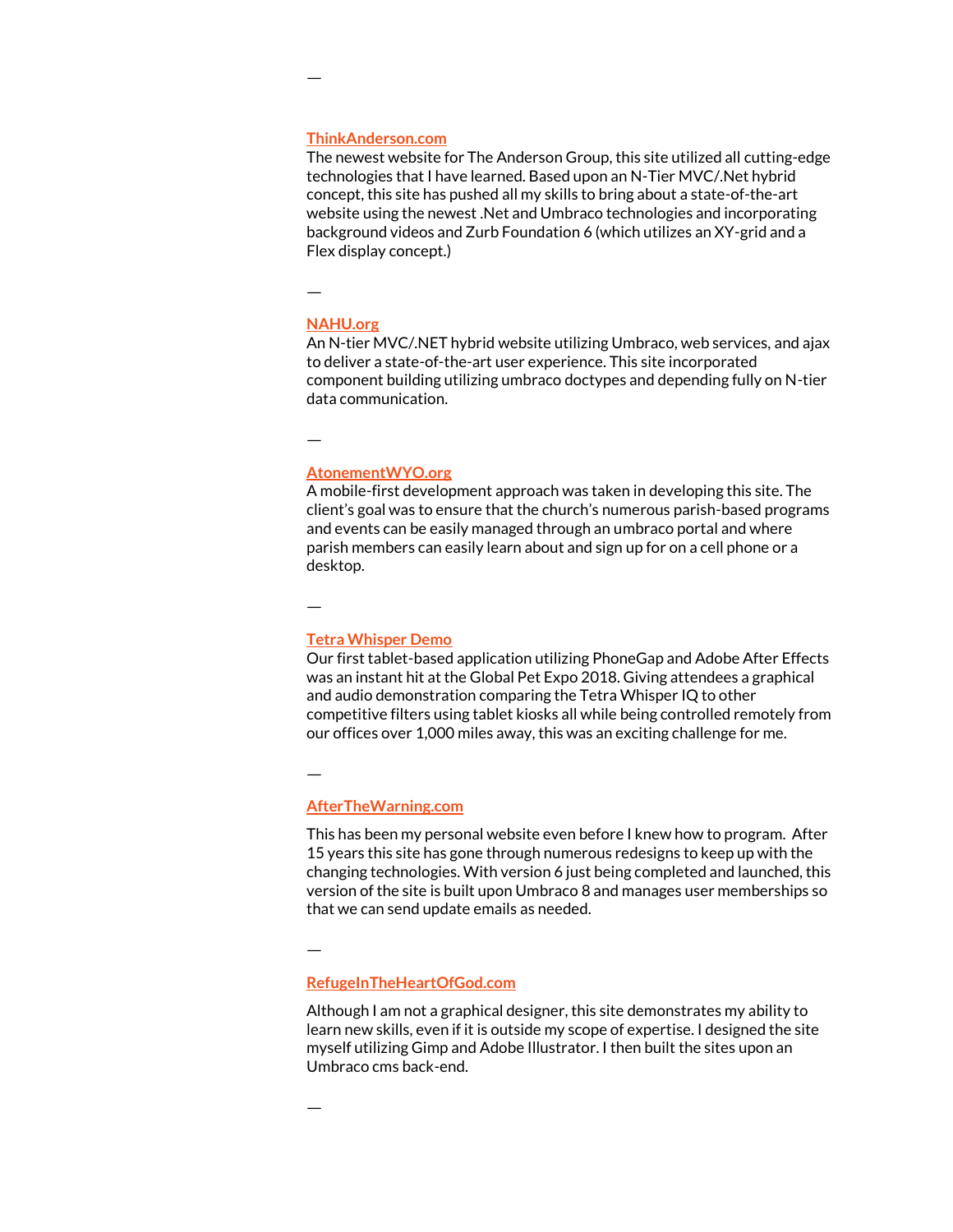#### **Spectrum Catalog Generator**

Utilizing Umbraco as the content management system, I designed a catalog generator for Spectrum Brands using a web API to obtain all product information from the CMS. The generator would then build a custom pdf document designed specifically for professional printing of catalog books. (Sorry, no link can be provided.)

#### **AllHuskyClothing.com**

ㅡ

Having my father's entrepreneurial spirit, I am continuously trying new ideas for business ventures. The site was built using Shopify utilizing Stripe, PayPal, and Amazon Pay as payment gateways for my ecommerce storefront. Sadly, we recently had to close the storefront, but the knowledge we gained from this experience will certainly benefit our future clientele.

#### **Experience**

#### **th Studios, LLC /** Owner MAY 2019 – PRESENT NEW BOSTON, PA

Upon being released from my previous employer do to budget constraints, I chose to take the leap into entrepreneurship. Currently self-employed, I began 5thStudios.com with the goal to provide customized, state-of-the-art Umbraco-based website development in a world of cookie-cutter templates and cheap knockoffs.

#### **Anderson Group /** Umbraco Expert & Senior Web Developer

OCT 2013 – MAY 2019 SINKING SPRING, PA

ㅡ

ㅡ

My most recent place of employment and has been the best company I have ever worked for. Through the years I have been continuously encouraged to step out of my comfort zone and incorporate the newest technologies into our client's web applications. From developing responsive websites and taming unbelievably complex data-driven websites utilizing Umbraco to creating mobile-based voting and presentation technologies as well as web-to-print catalog creators, there has been no project that The Anderson Group has been able to put in front of me that I could not find a way to build. And almost all websites since 2013 have been built solely upon Umbraco since version 4.0 My time with these wonderful people came to an end when the company made the tough decision to downsize, cutting my department.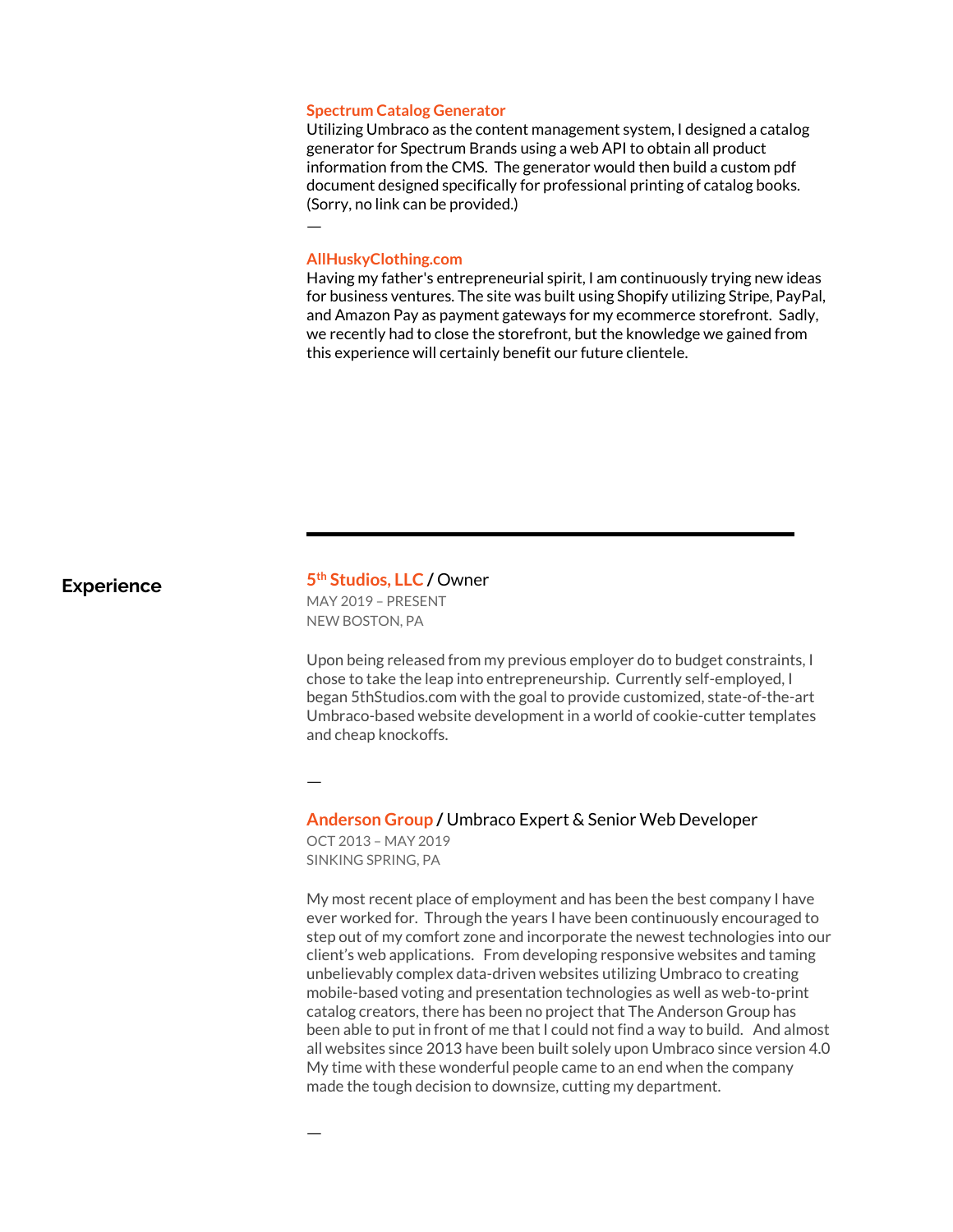#### **My Window of Opportunity /** Senior Developer & Project Manager

MAR 2015 – PRESENT NEW BOSTON, PA

This project has been a labor of love for the past 3 years. The brainchild of my father who wanted to take a crack at the growing crowdfunding industry, I took his ideas and brought them to life. The site is built upon Umbraco 7 and incorporates some of the most complex doctype data structures I ever had to build. Working at night for the past 3 years, we are now weeks away from officially launching our new platform with a fully rethought approach to crowdfunding.

ㅡ

#### **All Husky Clothing /** Owner

MAR 2019 – May 2019 NEW BOSTON, PA

My latest entrepreneurial adventure, All Husky Clothing was the brainchild of my wife. Having some children who are a little 'hefty' we struggled for years to find husky-sized clothing for them. One day out of desperation (and countless stores) my wife just yelled out "Isn't there any online websites for just all husky clothing?", and thus AllHuskyClothing.com was born. The site was built using Shopify and was a drop-shipping online store for plus-sized people. Sadly, we had to close the storefront due to the difficulties in being successful in drop-shipping.

ㅡ

**Saint Luke's Hospital /** Software Developer & Interface Specialist MAR 2012 - OCT 2013 BETHLEHEM, PA

As the Lead Intranet Application Developer, I designed the "St. Luke's Physician Coder's Manager", a database unifying project bringing together 30 separate MS Access databases into a single web-based user interface utilizing a t-sql database. The system records all patient demographic information and medical history for billing purposes, generating an itemized super-bill of patients, doctor encounters, diagnoses, procedures, and billing comments. Additionally, I developed and deployed the 'Referring Provider Database Manager', a desktop application designed to allow supervisors to view and edit all medical providers within their databases.

ㅡ

#### **Computer Aide /** Web Developer

OCT 2010 - MAR 2012 HARRISBURG, PA

Among my responsibilities were the continued development of the "Pa. Department of Agriculture's PaMeals" website and database. This included the need to build and deploy reports using Sql Reporting Services (SSRS).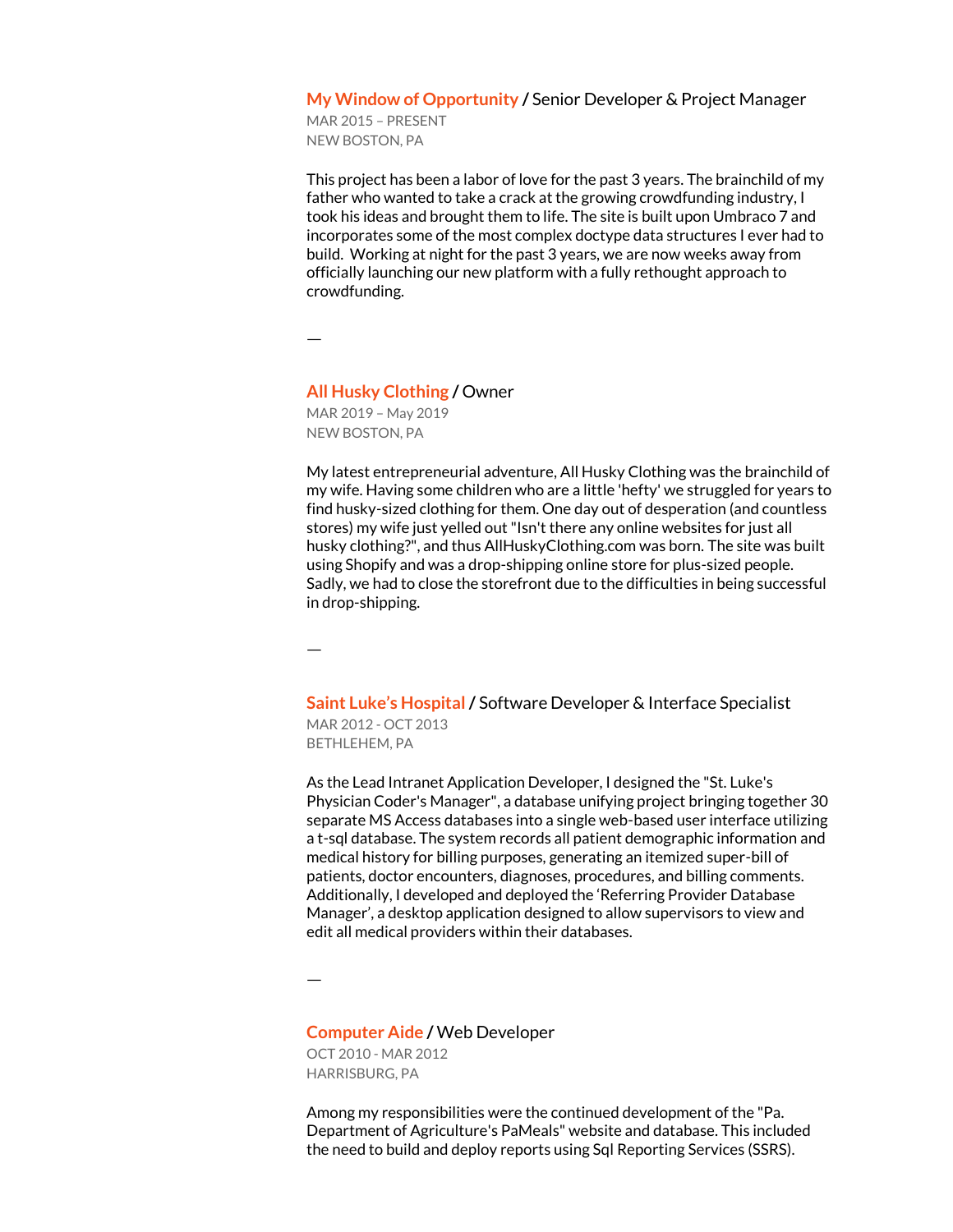Concurrently I was also tasked with learning Xcelsius and developing the "Pa. Department of Agriculture's Reporting Dashboard" to communicate with the state databases via a web service.

ㅡ

#### **NextEMR /** Web Developer

JUL 2009 - MAY 2010 MAYS LANDING, NJ

Assisted in developing a state-of-the-art web based ambulatory Electronic Health Records (EHR) and Electronic Medical Records (EMR) system. (Unfortunately, investor contracts fell through preventing NextEMR from completing the project.)

**Education The Chubb Institute / Degree in .NET Programming** 

2002-2004, CHERRY HILL, NJ

Focused on the .NET framework to build ASP.Net websites and application using both C# and VB.Net. Also studied how to build relational databases within oracle, T-Sql, and xml.

**Atlantic Cape Community College** / Credits in Computer Sciences 2000-2002, MAYS LANDING, NJ Primary focus on C++ and OOP programming technologies.

ㅡ

ㅡ

#### **Udemy.com**

Being out of school does not mean we're finished learning. I am continuously learning new technologies with my future clientele's needs in mind. Some of these courses included Umbraco CMS, mobile technologies, and responsive development, MVC and N-Tiered applications, graphic design using Photoshop & Illustrator, and even Unity 3D game development. Currently I am taking courses on Unity in the hopes of expanding my skillsets into new and uncharted waters. EXCITING!!!